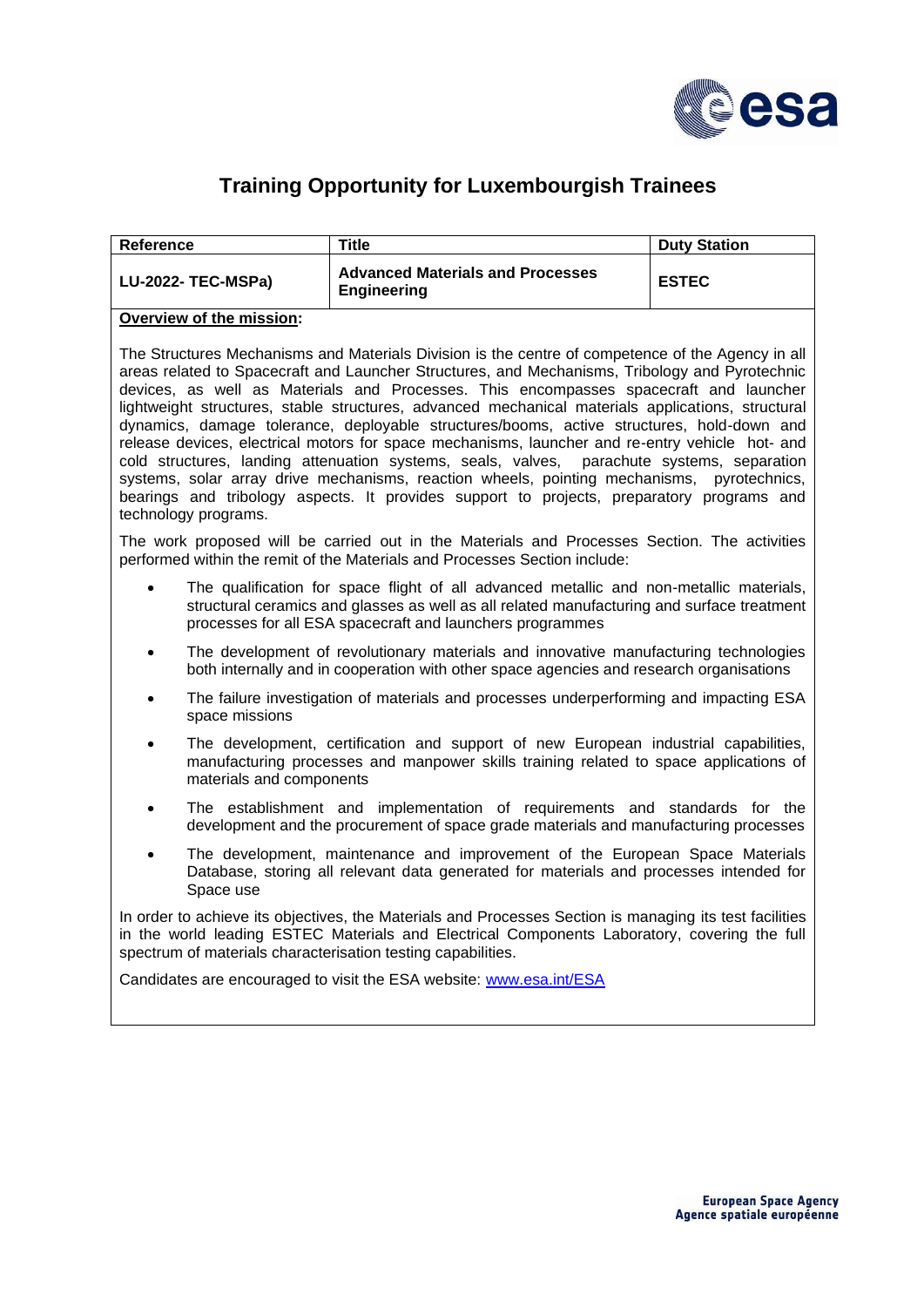

## **Overview of the field of activity proposed**

The European Space Agency has recently proposed the ESA Advanced Manufacturing Cross-Cutting Initiative, which captures the opportunity of adopting revolutionary manufacturing capabilities, advanced materials and associated processes and creates sustainable competitive advantage for the European Space Industry in the global market.

The current space missions are often limited in their performances and scientific achievements by the traditional manufacturing processes/concepts. Though Advanced Manufacturing technologies are readily available in the current European industrial landscape, these can be adopted for next generation space hardware manufacturing. This will enable new and highly innovative spacecraft and launchers designs, with significantly reduced manufacturing constraints (including costs and lead-time) and tremendous performances improvement.

Through this initiative, the Agency has identified a number of highly innovative materials and associated manufacturing processes which can be span-in and which will be matured to a space qualification level. In particular the following materials and processes are currently targeted:

- 1. Additive Manufacturing: Process/structure/property performance evaluation and model verification through mechanical and µ-mechanical characterisation
- 2. Friction Stir Welding, Solid State Joining Technologies for hybrid (metallic/Non-metallic) joining
- 3. Laser Shot Peening for structural integrity enhancement
- 4. Advanced composite materials (polymers, metal and ceramic matrix composites) and their performance characterision and prediction in extreme environment
- 5. Advanced surface engineering for thermal and corrosion management<br>6. Solder ioint reliability (mechanical an thermal fatique) for high/low temp
- 6. Solder joint reliability (mechanical an thermal fatigue) for high/low temperature electronics<br>7. Performance evaluation and Whisker growth behaviour of Pb-free solder alternatives
- 7. Performance evaluation and Whisker growth behaviour of Pb-free solder alternatives
- 8. Integrated Computational Materials Engineering model development and validation

You will use the world leading facilities of the ESA/ESTEC Materials and Electrical Components Laboratory, in order to characterise all the above advanced materials and manufacturing processes.

You will perform detailed materials investigations aiming for process/structure/property evaluation and modelling, related to advanced manufacturing processes:

- Static and dynamic (micro-)mechanical characterisation of materials for validation of process/structure/performance models for additively manufactured parts.
- Quantitative charaterisation of solder joint reliability (mechanical an thermal fatigue) for high/low temperature electronics as well as simulation, physical characterization, and modelling of Whisker growth behaviour of Pb-free solder alternatives.

You will use a variety of different laboratory methods including mechanical and µ-mechanical testing, optical microscopy, SEM-EDX/EBSD, X-ray tomography, and XRD. Your work will be integrated in a team which will give guidance for project applications for future missions as well as for integrating your data in ICME solutions.

With your in-depth and quantitative understanding of the performances of the identified technologies you will further provide recommendations for further improvements in view of their space applications in highly demanding environments.

## **Required background**

- Master's degree in Materials Science or equivalent
- Technical knowledge in materials properties, advanced manufacturing, test methods and diagnostic techniques
- Good interpersonal and communication skills